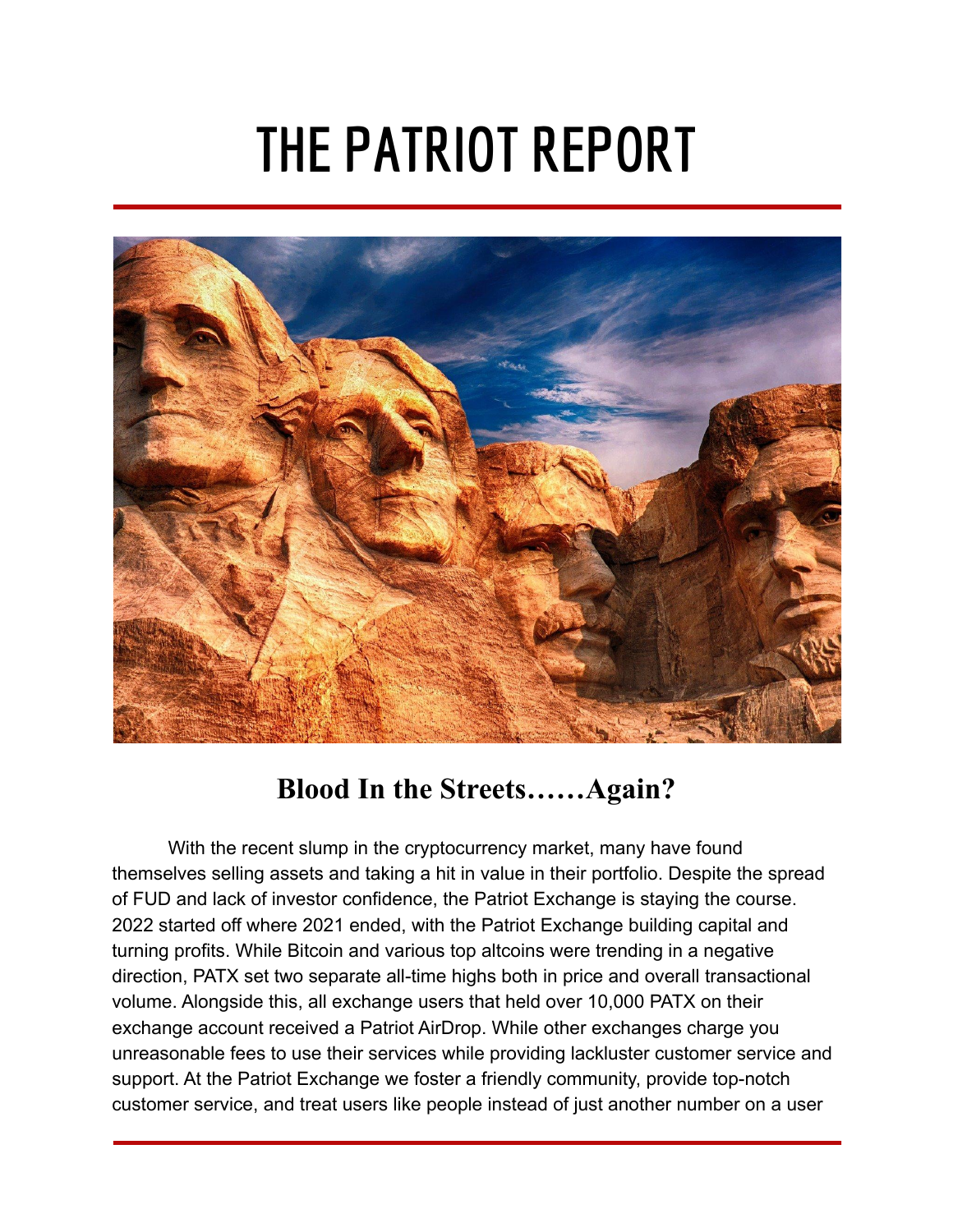list. We do all of this while providing below market fees and promoting our conservative values.

## **Patriot AirDrop: Real Passive Income**

A common phrase used in financial circles is passive income streams. Passive income refers to money earned with little or no effort by an individual, whereas active income requires a significant amount of time and energy by an individual. Passive income is achieved in various ways and by implementing various methods but in reference to the cryptosphere, it comes in the form of PoS rewards(Proof of Stake), MN rewards (Masternodes), and Airdrops. At the Patriot Exchange, exchange users that hold 10,000 PATX tokens or more received a quarterly airdrop as a reward for supporting both the tokenomics of the PATX asset and also supporting the Exchange itself. There is no hold period on the airdrops and users are free to use the tokens in any fashion they desire.

However, as the value of both the Patriot Exchange and the PATX token goes up, so does the monetary value of the monthly airdrops. Also, the more PATX you own on the Patriot Exchange, the more your Airdrop reward (refer to the image below). As an example, PATX trades for 22 gwei (at the time of this writing) which is roughly 7 cents USD. So if a user is holding 100k PATX in their exchange wallet, they would receive 250 PATX quarterly (~\$18) or 1k PATX (~\$70) annually.

Reward Tier(s)

10,000 - 125,000 PATX 1% Annually (.25% per Quarter) Potential Earnings: 100 - 1,250 PATX

125,001 - 750,000 PATX 1.75% Annually (.438% per Quarter) Potential Earnings: 2,188 - 13,125 PATX

750,001 - 2,500,000 PATX 2.25% (.5625% per Quarter) Potential Earnings: 16,875 - 56,250 PATX

4,000,000 PATX & Up 4% (1% per Quarter) Potential Earnings: 160,000 PATX - (X) PATX